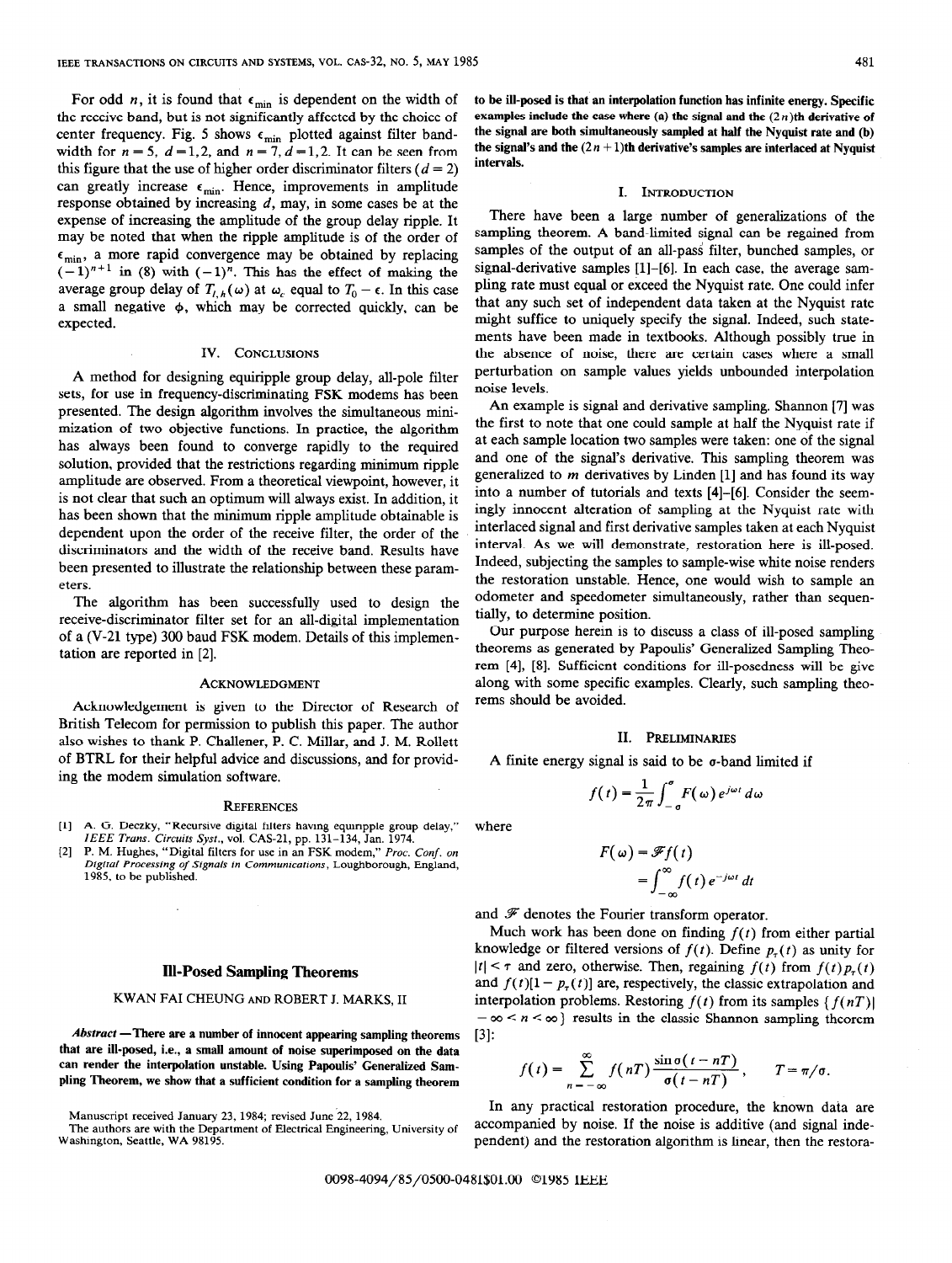tion algorithm yields  $f(t)+\eta(t)$  as its result where  $\eta(t)$  is the interpolation noise level then follows as algorithm response to the data noise alone. The restoration-noise level is then values of  $\eta^*(t) = \xi^* \sum_i |y_k(t-nT)|$ 

 $\sqrt{\eta^2(t)} = E[|\eta(t)|^2]$ 

where  $E$  denotes the expectation operator. If the input noise level is bounded and  $\eta^2(t)$  is not, then the algorithm is ill-posed.

The extrapolation problem is ill-posed [9]-[12]. The sampling theorem and interpolation problems are well-posed [9], [13]. There are cases where the restoration noise level can be bounded over finite intervals rendering a globally ill-posed problem'locally well posed [14].

## III. GENERALIZED SAMPLING THEOREM

Many of the generalizations of the sampling theorem discussed in the introduction were eloquently brought under the umbrella of a single theorem by Papoulis [4], [8]. Briefly stated, let  $\{g_k(t)|k=1,2,\cdots,m\}$  be the outputs from *m* specified filters with transfer functions  $\{H_k(\omega)\}\$  and common input  $f(t)$ . We sample each  $g_k(t)$  at  $1/m$ th the Nyquist rate. The input can then be restored by the interpolation formula:

$$
f(t) = \sum_{k=1}^{m} \sum_{n=-\infty}^{\infty} g_k(nT) y_k(t-nT), \qquad T = \frac{m\pi}{\sigma}.
$$
 (1)

The interpolation functions are found by

$$
y_k(t) = \frac{1}{c} \int_{-\sigma}^{-\sigma + c} Y_k(\omega, t) e^{j\omega t} d\omega, \qquad k = 1, 2, \cdots, m \tag{2}
$$

where  $c = 2\pi/T = 2\sigma/m$  and the  $Y_k(\omega, t)$ 's are solutions of the set of equations:

$$
H_1(\omega) \qquad H_2(\omega) \qquad \cdots
$$
  
\n
$$
H_1(\omega + c) \qquad H_2(\omega + c) \qquad \cdots
$$
  
\n
$$
\vdots \qquad \vdots
$$
  
\n
$$
H_1[\omega + (m-1)c] \qquad H_2[\omega + (m-1)c] \qquad \cdots
$$

Here, t is arbitrary and  $-\sigma < \omega < -\sigma + c$ . Clearly there is no solution if the  $H$  matrix is identically zero over any finite subinterval.

In this section, we explore the sensitivity of the Generalized the  $m$  interpolation functions has unbounded energy. Sampling Theorem to sample wise white noise. We demonstrate that a sufficient condition for a sampling theorem to be ill-posed V. EXAMPLES is that the energy of any one of the m interpolation functions is  $1.$  Derivative Sampling infinite.

discrete stochastic noise sequence. If  $g_k(nT) + \xi_k(nT)$  is used in (3) instead of  $g_k(nT)$ , the output is  $f(t) + \eta(t)$  where

$$
\eta(t) = \sum_{k=1}^{m} \sum_{n=-\infty}^{\infty} \xi_k(nT) y_k(t - nT).
$$
 we can, in principle, rega  
zero. Note, however, that

We will assume that the noise is stationary and sample-wise  $c_0 = \frac{5}{2\pi T} \int_{-\sigma}^{\infty} \omega^{-2p} d\omega = \omega$ .

$$
E\left[\xi_k(\mathit{n}T)\xi_q^*(\mathit{l}T)\right]=\overline{\xi^2}\,\delta_{n-1}\delta_{k-q}
$$

where  $\delta_n$  is the Kronecker delta,  $\bar{\xi}^2 = E[|\xi_k(nT)|^2]$  is the data A less obvious ill-posed sampling theorem arises when we noise level, and the asterisk denotes complex conjugate. The nonuniformly interlace pth order noise level, and the asterisk denotes complex conjugate. The

$$
\overline{\eta^2(t)} = \overline{\xi^2} \sum_{k=1}^m \sum_{n=-\infty}^{\infty} |y_k(t-nT)|^2.
$$

Clearly,  $\overline{\eta^2(t)}$  is periodic with period T. Application of the Poisson sum formula yields

$$
\overline{\eta^2(t)} = \frac{\overline{\xi^2}}{T} \sum_{k=1}^m \sum_{n=-\infty}^{\infty} W_k(nc) e^{jnct}
$$
 (4)

where

$$
W_k(\omega) = \mathscr{F}|y_k(t)|^2
$$
  
=  $\frac{1}{2\pi} \int_{-\sigma}^{\sigma} Y_k(\beta) Y_k^*(\beta - \omega) d\beta$ 

$$
Y_k(\omega) = \mathscr{F} y_k(t). \tag{5}
$$

Note that (4) is simply a Fourier series with coefficients

$$
c_n = \frac{\overline{\xi^2}}{T} \sum_{k=1}^m W_k(nc).
$$

We, accordingly, define the average interpolation noise level by

$$
c_0 = \frac{\xi^2}{T} \sum_{k=1}^{m} W_k(0)
$$
  
= 
$$
\frac{\overline{\xi^2}}{2\pi T} \sum_{k=1}^{m} \int_{-\sigma}^{\sigma} |Y_k(\omega)|^2 d\omega.
$$
 (6)

$$
\begin{bmatrix}\nH_m(\omega) \\
H_m(\omega+c) \\
\vdots \\
H_m[\omega+(m-1)c]\n\end{bmatrix}\n\begin{bmatrix}\nY_1(\omega,t) \\
Y_2(\omega,t) \\
\vdots \\
Y_m(\omega,t)\n\end{bmatrix} =\n\begin{bmatrix}\n1 \\
e^{jct} \\
\vdots \\
e^{j(m-1)ct}\n\end{bmatrix}.
$$
\n(3)

or, using Parseval's Theorem '

$$
c_0 = \frac{\overline{\xi^2}}{T} \sum_{k=1}^m \int_{-\infty}^\infty |y_k(t)|^2 dt.
$$

IV. NOISE SENSITIVITY Thus the average interpolation noise level is infinite if any one of

Let  $\{\xi_k(nT)|k=1,2,\dots,m; -\infty < n < \infty\}$  denote a zero mean Consider the  $m=1$  case corresponding to pth-order derivative screte stochastic noise sequence. If  $\sigma_k(nT) + \xi_k(nT)$  is used in sampling

$$
H_1(\omega) = (j\omega)^p
$$

We can, in principle, regain all frequency components other than zero. Note, however, that (6) becomes

$$
c_0 = \frac{\overline{\xi^2}}{2\pi T} \int_{-\sigma}^{\sigma} \omega^{-2p} d\omega = \infty.
$$

Thus the corresponding sampling theorem is ill-posed.

### 2. Interlaced Signal- Derivative Sampling

and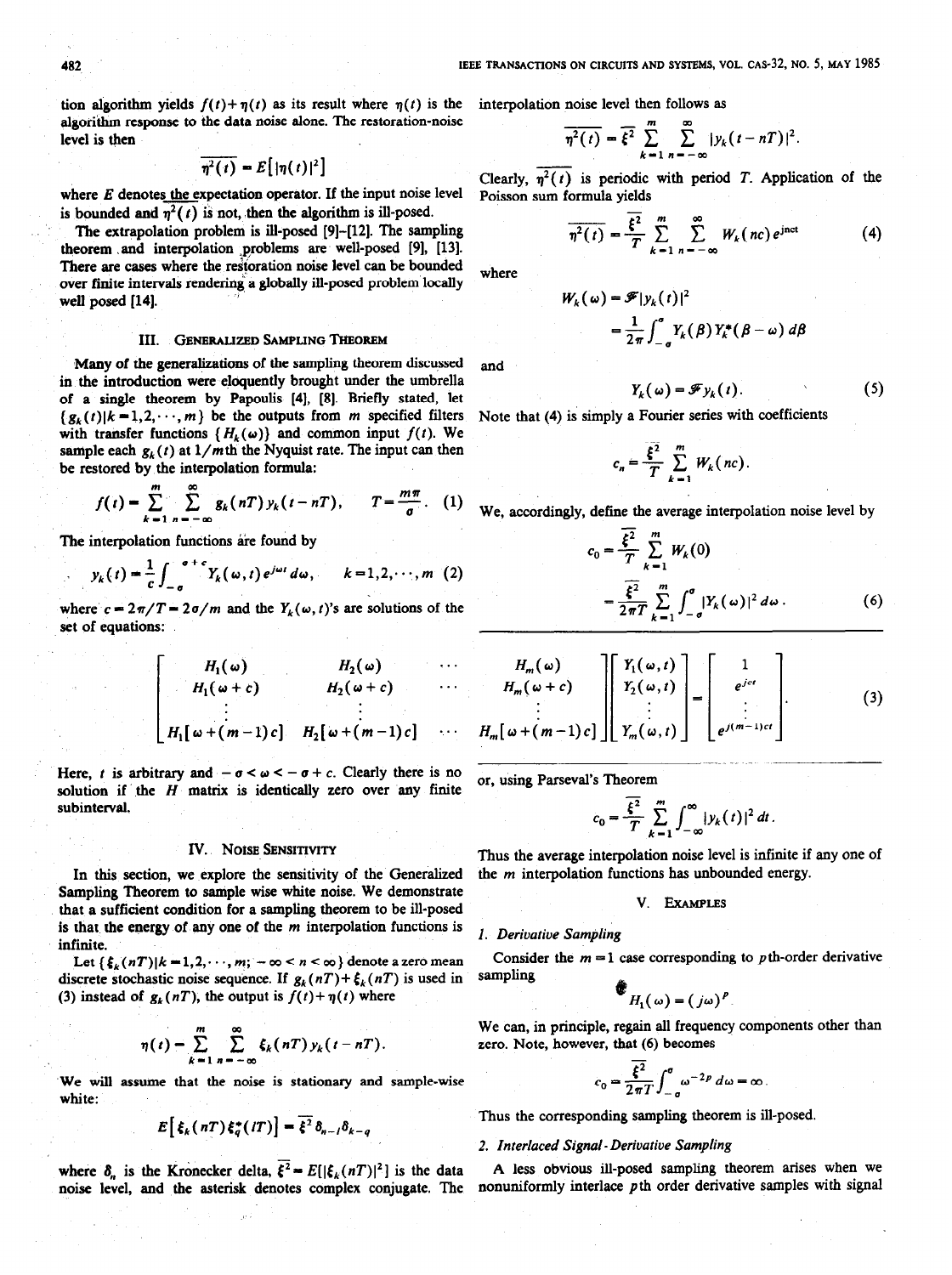

Fig. 1. Interlaced Signal-Derivative Sampling. The hollow dots represent samples of the pth derivative and the solid dots are signal samples. The restoration problem is ill-posed if (a)  $\alpha = 0$  and p is even, or (b)  $\alpha = T/2$ and  $p$  is odd. The Nyquist interval is  $T/2$ .

samples. For this  $m = 2$  sampling theorem, the corresponding filters are

$$
H_1(\omega) = (j\omega)^p
$$
  

$$
H_2(\omega) = e^{j\alpha\omega}.
$$

The filter outputs are thus

$$
g_1(t) = f^{(p)}(t)
$$
  

$$
g_2(t) = f(t + \alpha)
$$

The sampling geometry is illustrated in Fig. 1. Solving (3) and using (2) and (5) gives

$$
Y_1(\omega) = \frac{T}{j^p} \left[ \frac{e^{j\alpha\sigma} p_{\sigma/2}(\omega + \frac{\sigma}{2})}{\Delta(\omega)} - \frac{p_{\sigma/2}(\omega - \frac{\sigma}{2})}{\Delta(\omega - \sigma)} \right]
$$
(7a)  

$$
Y_2(\omega) = T \left[ \frac{-(\omega + \sigma) e^{j\alpha\sigma} p_{\sigma/2}(\omega + \frac{\sigma}{2})}{\Delta(\omega)} - \frac{(\omega - \sigma)^p e^{j(\omega - \sigma)\alpha} p_{\sigma/2}(\omega - \frac{\sigma}{2})}{\Delta(\omega - \sigma)} \right]
$$
(7b)

where

$$
\Delta(\omega) = \omega^p e^{j\alpha\sigma} - (\omega + \sigma)^p.
$$

Clearly, both  $Y_1(\omega)$  and  $Y_2(\omega)$  have poles either when  $\Delta(\omega) = 0$ or  $\Delta(\omega - \sigma) = 0$ . The former occurs when

$$
\omega^{p}e^{j(\alpha\sigma+2\pi n)} = (\omega+\sigma)^{p}
$$

or

$$
\omega = \frac{-\sigma}{2} - j\frac{\sigma}{2}\cot\left(\frac{\alpha\sigma + 2\pi n}{2p}\right), \qquad n = 0, 1, \cdots, p-1.
$$

One of these roots is real when (a)  $\alpha = 0$  and p is even, or (b)  $\alpha = T/2$  and p is odd (corresponding to  $n = p/2$  and  $n =$  $(p-1)/2$ , respectively.) In either case, the real pole generated by  $\Delta(\omega)$  is at  $-\sigma/2$  and that generated by  $\Delta(\omega - \sigma)$  is at  $\sigma/2$ . Clearly, application of (6) exposes this class of sampling theorems as ill-posed.

### VI. NOTES

### I. Sample Contributions in the III- Posed Sampling Theorems

Insight into the ill-posedness of the sampling theorems can be gained by inspection of the interpolation functions. Consider, for example,  $m = 1$  derivative sampling with  $p = 1$ . It follows that

$$
y_1(t) = \frac{1}{2\sigma} \int_{-\sigma}^{\sigma} \frac{e^{j\omega t} d\omega}{j\omega}
$$

$$
= \frac{1}{\sigma} Si(\sigma t)
$$

where the sine integral is

$$
Si(t) = \int_0^t \frac{\sin \tau}{\tau} d\tau.
$$

Since  $Si(t) \longrightarrow \pm \pi/2$ , interpolation at any point is affected  $\pm \infty$ significantly by every sample value, no matter how distant.

A similar contribution occurs for the ill-posed cases of interlaced signal-derivative sampling. We can, in general, invert (7) using contour integration [15]. For  $p = 2$  and  $\alpha = 0$ , the results are

$$
y_1(t) = \frac{1}{2} \left[ \sin\left(\frac{\sigma t}{2}\right) S i\left(\frac{\sigma t}{2}\right) + \cos\left(\frac{\sigma t}{2}\right) \text{sinc}\left(\frac{\sigma t}{2\pi}\right) + \text{sinc}^2 \left(\frac{\sigma t}{2\pi}\right) \right]
$$

$$
y_2(t) = \frac{2}{\sigma^2} \sin\left(\frac{\sigma t}{2}\right) S i\left(\frac{\sigma t}{2}\right)
$$

where  $\sin(x) = \frac{\sin(\pi x)}{(\pi x)}$ . Again, the occurrence of the sine integrals makes possible equally significant contributions from all sample values, no matter how far removed from the point of interpolation. The weighted noise levels from each sample value thus add to a random variable with unbounded variance.

# 2. Effects of Oversampling

Suppose  $f(t)$  is ro-band limited, where  $r < 1$ . Then it is also o band limited. Thus the generalized sampling theorem expression is applicable. The transform of (1) is

$$
F(\omega) = \left[ \sum_{k=1}^{m} Y_k(\omega) \sum_{n=-\infty}^{\infty} g_k(nT) e^{-jn\omega T} \right] p_o(\omega).
$$

We can pass  $F(\omega)$  through a low-pass filter unity for  $|\omega| < r\sigma$ and zero elsewhere. The result is

$$
F(\omega) = \left[ \sum_{k=1}^{m} Y_k(\omega) \sum_{n=-\infty}^{\infty} g_k(nT) e^{-jn\omega T} \right] p_{ro}(\omega).
$$

In the time domain, this is equivalent to using the interpolation function set  $\{\hat{\nu}_{k}(t)\}\)$  in place of  $\{\nu_{k}(t)\}\$ in (1) where

$$
\hat{y}_k(t) = \frac{1}{2\pi} \int_{-r\sigma}^{r\sigma} Y_k(\omega) e^{j\omega t} d\omega.
$$

Going through the same analysis as before, we find the average interpolation noise level for the oversampled case is

$$
\hat{c}_0 = \frac{\overline{\xi^2}}{2\pi T} \sum_{k=1}^m \int_{-\infty}^{\infty} |Y_k(\omega)|^2 d\omega.
$$
 (7)

Comparing with (6), we conclude that  $\hat{c}_0 \leq c_0$ . Oversampling, in general, thus buys us a lower average interpolation noise level  $[13]$ ,  $[15]$ .

Consider, then, the ill-posed interlaced derivative signal sampling theorem. If we sample at a rate greater than twice the Nyquist rate, the integral in (7) will not include the poles at  $\omega = \pm \sigma/2$  and the resulting sampling theorem becomes wellposed.

At exactly twice the Nyquist rate, the integration limits in (7) are at the pole locations. Thus  $\hat{c}_0 = \infty$ . We can, however, discard the derivative samples and use the conventional (well-posed) sampling theorem to restore the signal. Thus we are confronted with the curious task of discarding the derivative samples to improve the interpolation noise level.